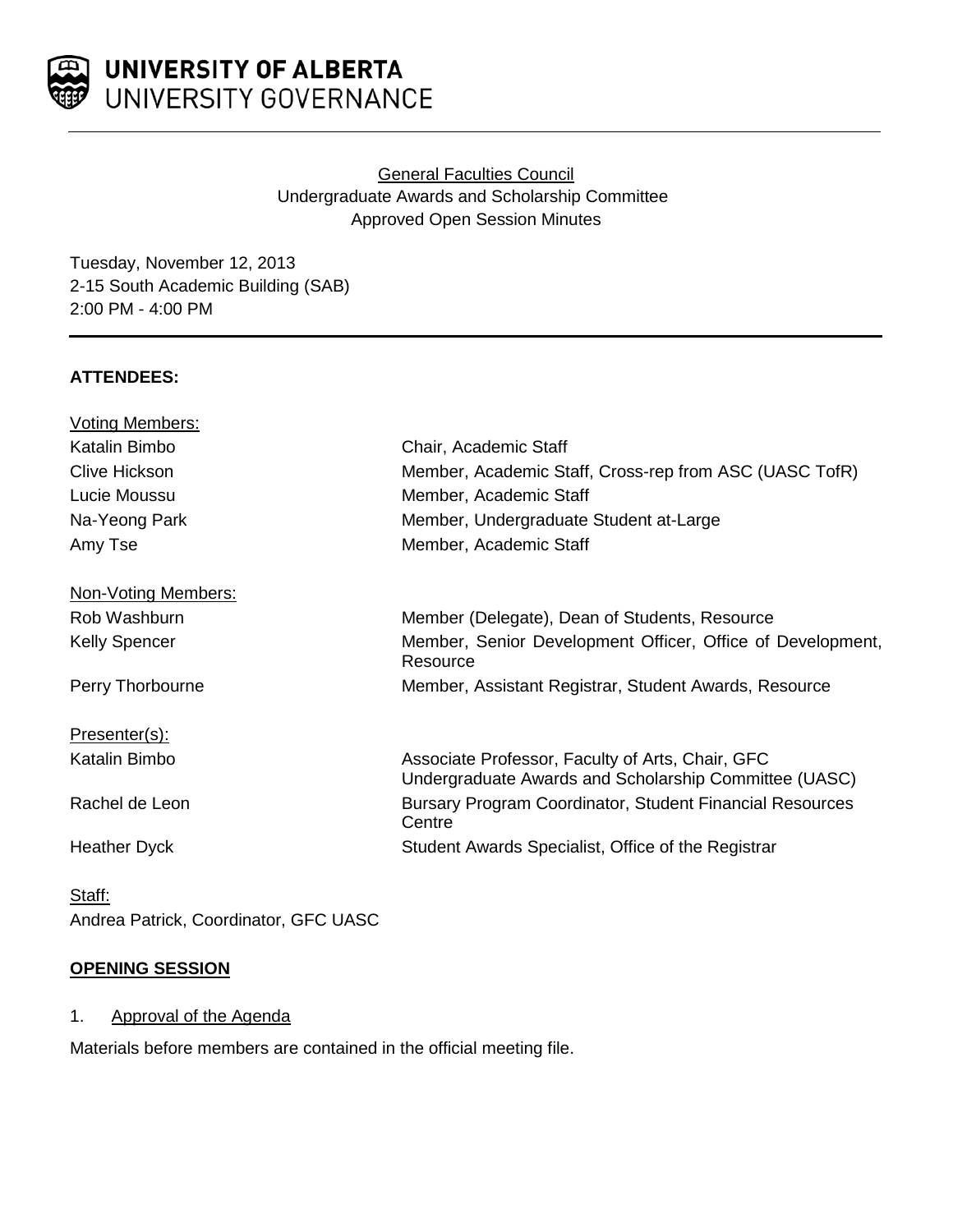# Motion: Hickson/Tse

THAT the GFC Undergraduate Awards and Scholarship Committee approve the Agenda.

**CARRIED**

## 2. Approval of the Open Session Minutes of September 10, 2013

Materials before members are contained in the official meeting file.

Motion: Hickson/Bimbo

THAT the GFC Undergraduate Awards and Scholarship Committee approve the Minutes of September 10, 2013.

**CARRIED**

# 3. Comments from the Chair

The Chair commented on a number of relevant items to members.

# **ACTION ITEMS**

4. New Undergraduate Student Awards and Scholarships for Approval (November 12, 2013)

Materials before members are contained in the official meeting file.

*Presenter*: Heather Dyck

*Purpose of the Proposal*: To approve new undergraduate awards and scholarships.

## *Discussion*:

Members engaged in discussion relating to Items 1, 2, 5, 8, 11.

Item 1: Ms Dyck explained the definition of the term "variable".

Item 2: A member commented on the wording of the award.

Item 5: A member suggested revisions to the second paragraph of the award Conditions.

Item 8: Members discussed course numbers and a member enquired about the proper name of the Alberta School of Business.

Item 11: A member enquired about the administrative process for detecting course numbers changes.

Motion: Moussu/Hickson

THAT the GFC Undergraduate Awards and Scholarship Committee approve, under delegated authority from General Faculties Council, new undergraduate student awards and scholarships, as submitted by the Student Awards Office and as set forth in Attachment 2, as amended, to be effective immediately.

**CARRIED**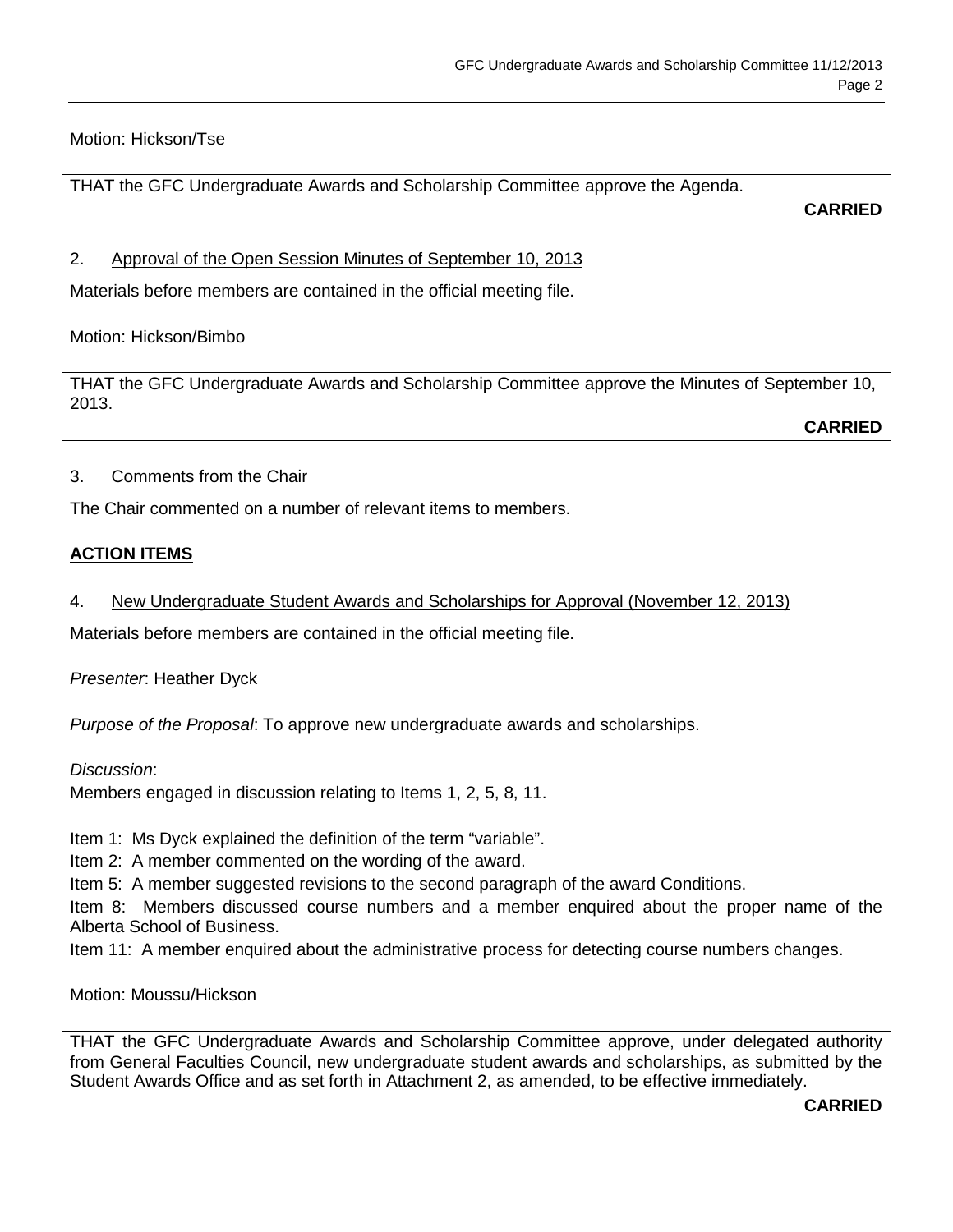### 5. Amendments to Existing Undergraduate Student Awards and Scholarships for Approval (November 12, 2013)

Materials before members are contained in the official meeting file.

#### *Presenter*: Heather Dyck

*Purpose of the Proposal*: To approve amendments to existing undergraduate student awards and scholarships.

#### *Discussion*:

Members engaged in discussion regarding Item 1.

Item 1: A member enquired about the number of scholarships available. A member asked for clarification surrounding the program listed within the Conditions of the scholarship.

Motion: Moussu/Park

THAT the GFC Undergraduate Awards and Scholarship Committee approve, under delegated authority from General Faculties Council, proposed amendments to existing undergraduate student awards and scholarships, as submitted by the Student Awards Office and as set forth in Attachment 2, as amended, to be effective immediately.

## **CARRIED**

#### 6. New Undergraduate Student University Bursaries and Emergency Funding (UBEF) Bursaries for Approval (November 12, 2013)

Materials before members are contained in the official meeting file.

*Presenter*: Rachel de Leon

*Purpose of the Proposal*: To approve new undergraduate bursaries and emergency funding.

#### *Discussion*:

Members discussed Item 1:

Item 1: Members suggested minor editorial revisions to the bursary and a member enquired about the names of the programs listed within the Field of Study as well as the Conditions of the bursary.

#### Motion: Tse/Moussu

THAT the GFC Undergraduate Awards and Scholarship Committee approve, under delegated authority from General Faculties Council, new undergraduate student University Bursaries and Emergency Funding (UBEF) Bursaries, as submitted by the University Bursaries and Emergency Funding (UBEF) and as set